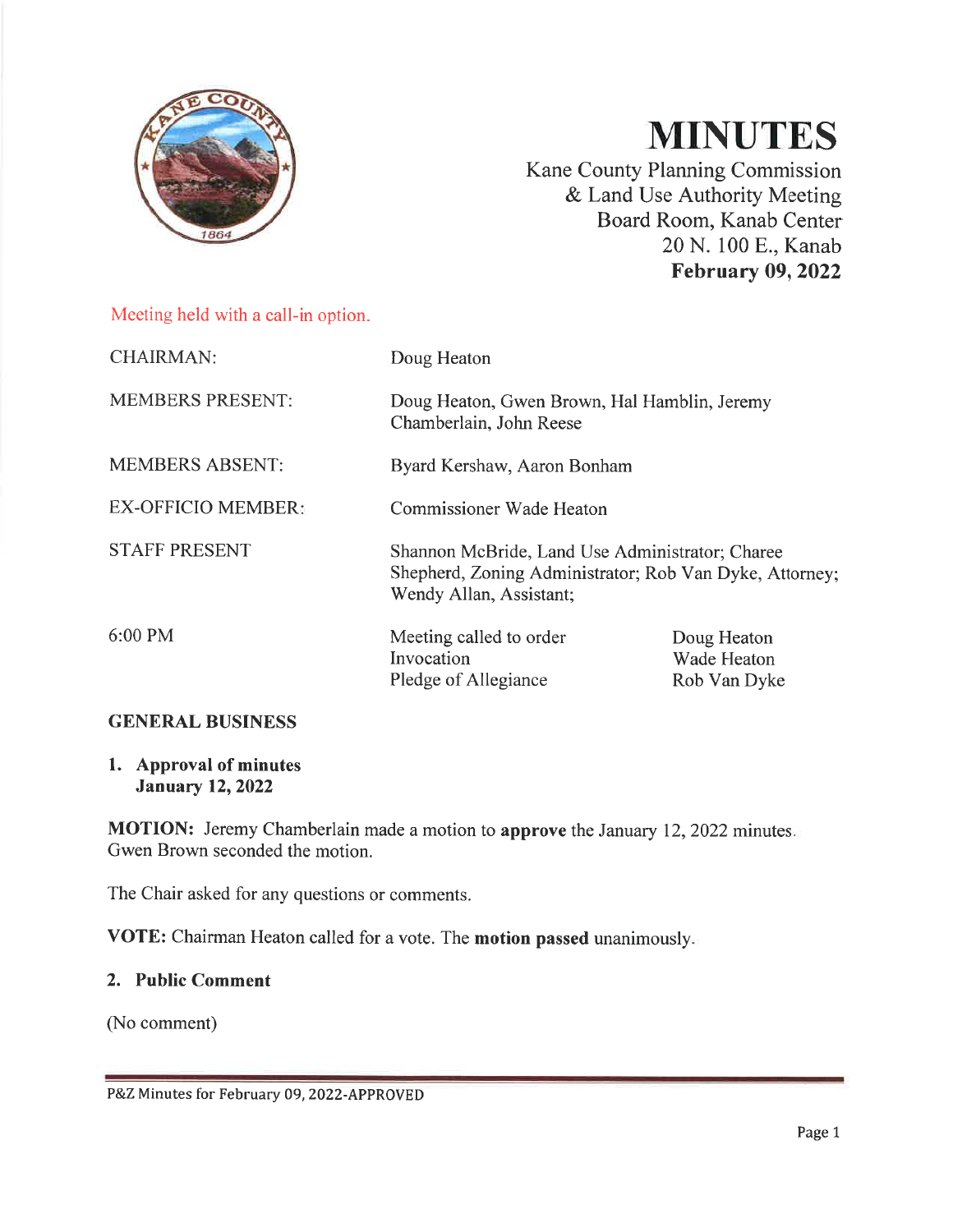**MOTION:** A motion was made by Hal Hamblin to go in and out of public hearing at the call of the chair. The motion was seconded by John Reese.

**VOTE:** The Chair called for the question and the **motion passed** unanimously.

# 3. Public Meeting - Conditional Use Permit Amendment: Infra Towers LLC An application to amend a conditional use permit for Infra Towers, LLC, successor in interest to InSite Towers LLC. Submitted by Debbie DePompei.

Debbie DePompei (via phone), Infra Towers, requested another extension on their CUP.

Shannon explained that this is a much needed tower in Duck Creek and everything is in order to move forward.

**MOTION:** Hal Hamblin made a motion to **approve** an amendment to the conditional use permit for a 100' Stealth Wireless Communications (co-locatable) facility, located on parcel #8-7-7-1C, based on the findings in the staff report. Jeremy Chamberlain seconded the motion.

**VOTE:** Chairman Heaton called for the question. The vote was **unanimous to approve.** 

**FINDINGS:** This project is in compliance with: Utah State Code: 17-27a-506 Kane County General Plan: Pages 6, 7, 10, 15, 25, 29-30, 38, 43 Kane County Land Use Ordinance: 9-7B-5 & 9-15A-(1-7): Conditional Uses

# 4. Public Meeting – Conditional Use Permit: Schmidt An application for a conditional use permit for a lodge in a Residential 5 zone. Submitted by Steven L. Schmidt.

Steven Schmidt stated that he has a 6000 square foot home and would like to rent it to more than 14 people. He is a member of the HOA and will encourage others in Zion Ridge to become compliant with the CUP requirement.

Shannon explained that prior to 2018 lodges were not allowed in a residential zone. In 2019 we revised our ordinance to allow lodges in the R-5 zone. This subdivision has a sewer system and a fire house. All conditions have been mitigated. Shannon further explained that Zion Ridge is a planned unit development. The lots are approximately 2 acres but zoned R-5.

**MOTION:** John Reese made a motion to **approve** a conditional use permit for Steven L. Schmidt, to operate a lodge located on lot 152-7 in the Zion Ridge PUD, zoned Residential 5, not to exceed 35 occupants, based on the findings as found in this staff report. Gwen Brown seconded the motion.

**VOTE:** Chairman Heaton called for the question. The vote was unanimous to approve

P&Z Minutes for February 09, 2022-APPROVED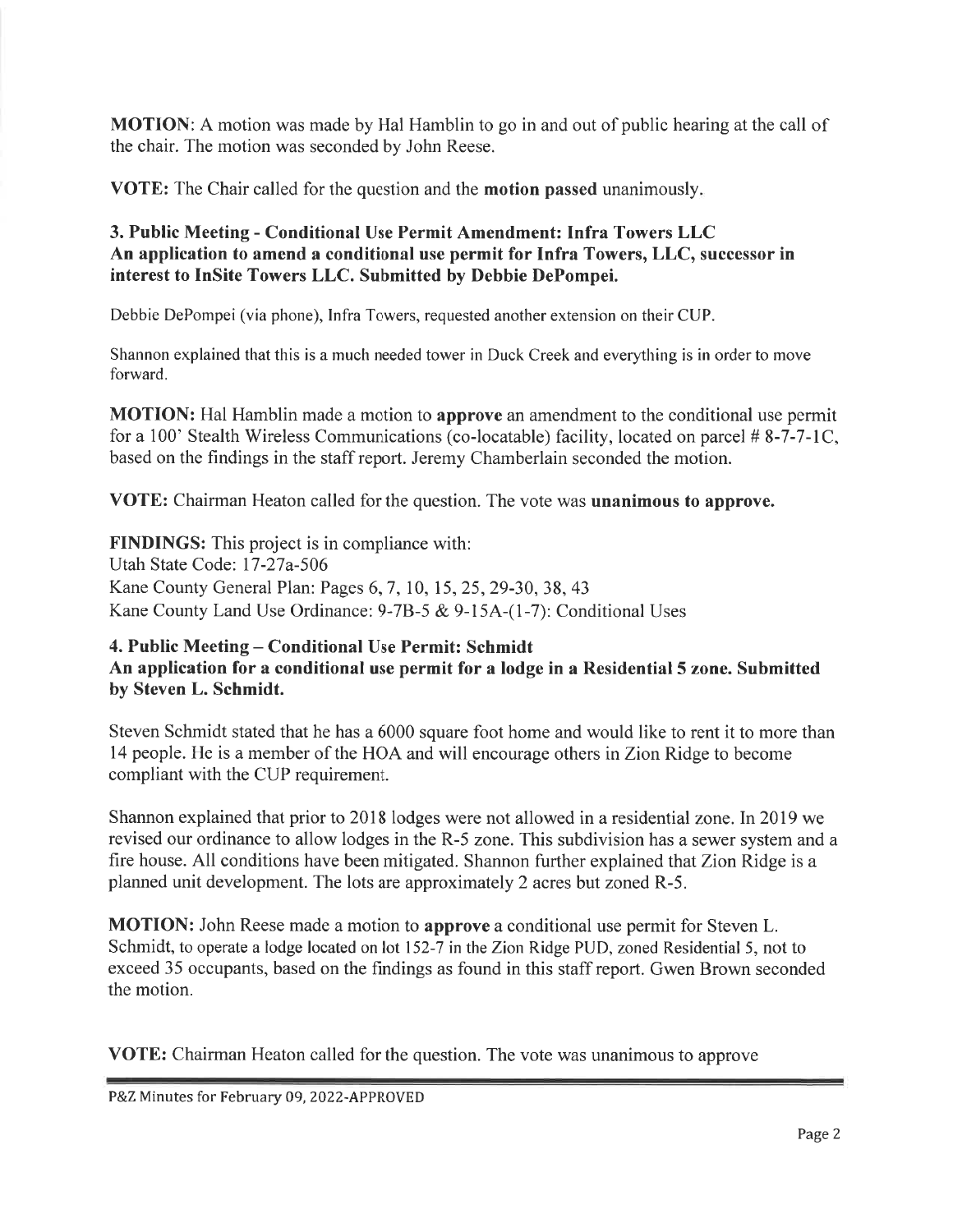**FINDINGS:** Kane County Land Use Ordinance (KCLUO) Title 9-6A-6 and 9-15A-1-7 requires a conditional use permit, subject to the Planning Commission's approval, for a lodge in a Residential 5 Zone. All uses listed in the Residential Zone Uses Table are allowed in the R-5 Zone with their appropriate designation of permitted or conditional use permit. Utah State Code 17-27a-506.

#### Effective 5/5/2021 17-27a-506. Conditional uses.

- (a) (i) A land use authority shall approve a conditional use if reasonable conditions are proposed, or can be imposed, to mitigate the reasonably anticipated detrimental effects of the proposed use in accordance with applicable standards.
	- (ii) The requirement described in Subsection  $(2)(a)(i)$  to reasonably mitigate anticipated detrimental effects of the proposed conditional use does not require elimination of the detrimental effects.
- (b) If a land use authority proposes reasonable conditions on a proposed conditional use, the land use authority shall ensure that the conditions are stated on the record and reasonably relate to mitigating the anticipated detrimental effects of the proposed use.

A land use authority's decision to approve or deny a conditional use is an administrative land use decision.

A legislative body shall classify any use that a land use regulation allows in a zoning district as either a permitted or conditional use under this chapter.

#### 5. Public Meeting – Conditional Use Permit: Castagna An application for a conditional use permit for a lodge in a Residential 5 zone. Submitted by Troy Castagna.

Troy Castagna (via phone) owns lot 18 in Zion Ridge with a 7000 square foot home on it. He has plenty off-street parking. He requested to be approved to operate a lodge.

MOTION: Gwen Brown made a motion to approve a conditional use permit for Troy and Pamela Castagna, to operate a lodge located on lot 152-18 in the Zion Ridge PUD, zoned Residential 5, to not exceed 35 occupants, based on the findings as found in this staff report. Seconded by Jeremy Chamberlain.

VOTE: Chairman Heaton called for the motion. The motion was unanimous to approve.

FINDINGS: Kane County Land Use Ordinance (KCLUO) Title 9-6A-6 and 9-15A-1-7 requires a conditional use permit, subject to the Planning Commission's approval, for a lodge in a Residential 5 Zone. All uses listed in the Residential Zone Uses Table are allowed in the R-5 Zone with their appropriate designation of permitted or conditional use permit. Utah State Code 17-27a-506.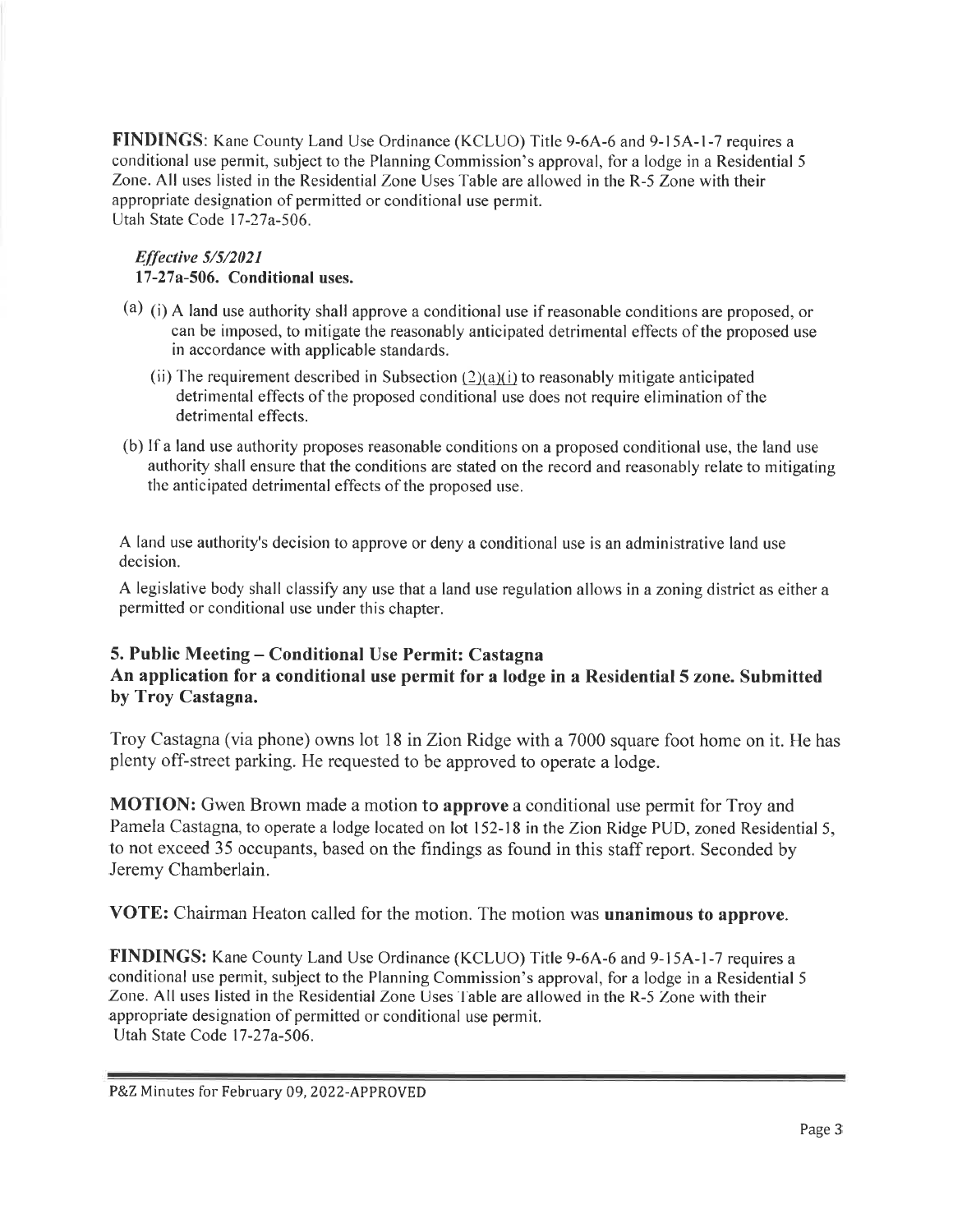#### Effective 5/5/2021 17-27a-506. Conditional uses.

- (a) (i) A land use authority shall approve a conditional use if reasonable conditions are proposed, or can be imposed, to mitigate the reasonably anticipated detrimental effects of the proposed use in accordance with applicable standards.
	- (ii) The requirement described in Subsection  $(2)(a)(i)$  to reasonably mitigate anticipated detrimental effects of the proposed conditional use does not require elimination of the detrimental effects.
- (b) If a land use authority proposes reasonable conditions on a proposed conditional use, the land use authority shall ensure that the conditions are stated on the record and reasonably relate to mitigating the anticipated detrimental effects of the proposed use.

A land use authority's decision to approve or deny a conditional use is an administrative land use decision.

A legislative body shall classify any use that a land use regulation allows in a zoning district as either a permitted or conditional use under this chapter.

#### 6. Public Hearing – Lot Line Adjustment: Conrad An application for a lot line adjustment between lots 139 & 140. Color Country Subdivision, Plat F. Submitted by Brent Carter, New Horizon Engineering, holding power of attorney.

Brent Carter, New Horizon Engineering, explained that the home is built close to the original lot line. They are adjusting the lot line to allow for proper setbacks.

Chairman Heaton called the commission into public hearing.

(No Comments)

Chairman Heaton called the commission out of public hearing

MOTION: Jeremy Chamberlain made a motion to recommend approval to amend a Subdivision Plat for a Lot Line Adjustment on behalf of Brenton Lee Conrad and Patricia L. Conrad as Trustees of the BC Investment Trust in the Color Country Subdivision, Plat F, consisting of new lots 139  $\&$  140 based on the findings documented in the staff report. John Reese seconded the motion.

VOTE: Chairman Heaton called for the motion. The motion was unanimous to recommend approval.

**FACTS & FINDINGS:** Amending (lot line adjustment) the above stated lots conforms to the standards in the Kane County Land Use Ordinance 9-21E-9 (A-F) and Utah Code Sections §17-27a-201, 202, 206, 208 and §17-27a-608, 609 and 609.5. All requirements have been met. The

P&Z Minutes for February 09, 2022-APPROVED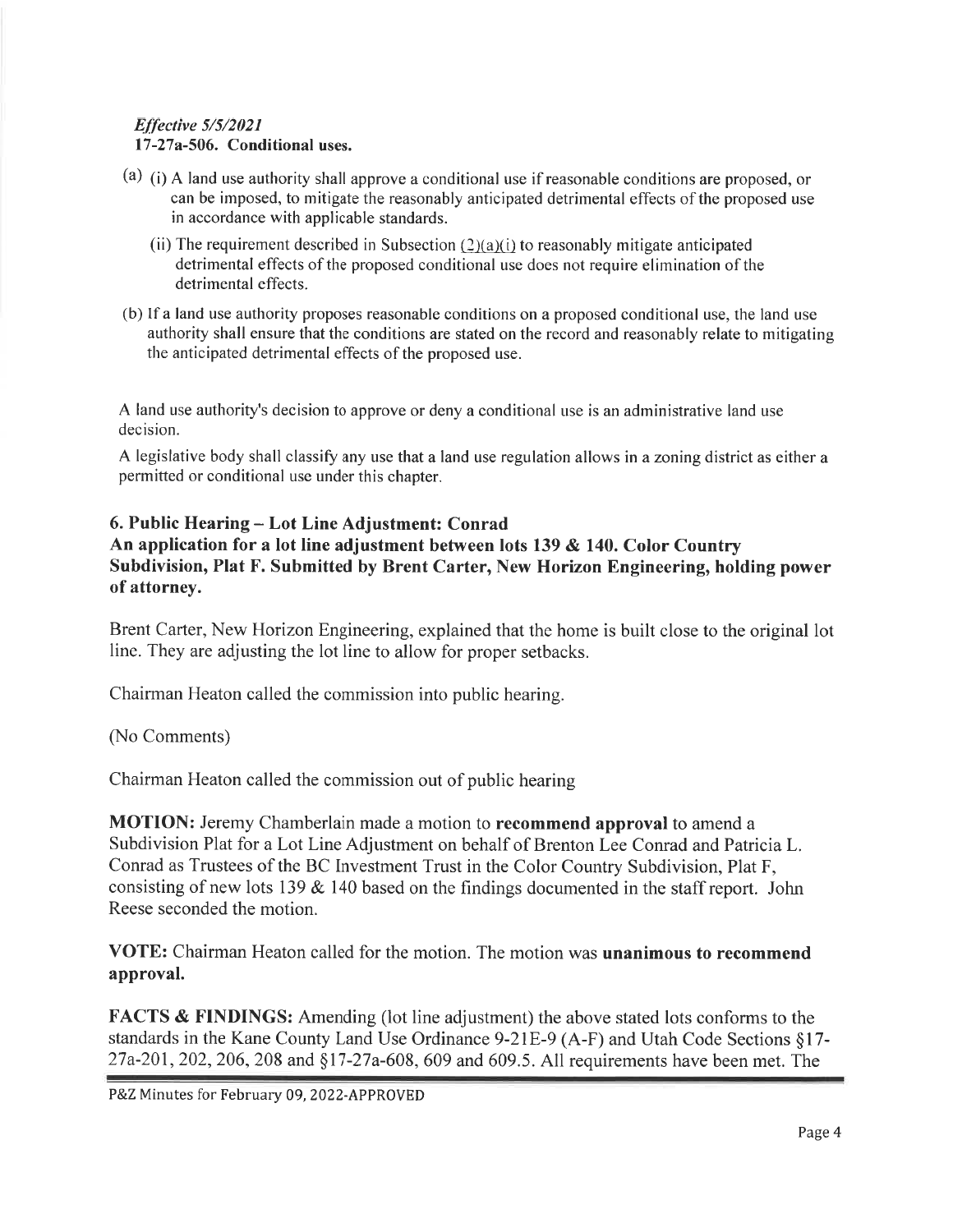project has been posted in two public places, and on the county and state websites. The new lot will retain the R-1/2 zoning. Adjusting the lines between these lots is in compliance with all state and local ordinances.

#### 7. Public Hearing – Lot Joinder: Kampshoff An application for a lot joinder; joining lots 488 & 490, Swains Creek Pines Unit 3. Submitted by Brent Carter, New Horizon Engineering, holding power of attorney.

Brent Carter, New Horizon Engineering, stated that this is a simple lot joinder.

Chairman Heaton called the commission into public hearing.

# (No Comments)

Chairman Heaton called the commission out of public hearing

**MOTION:** John Reese made a motion to **approve** the amended subdivision plat for a Lot Joinder, on behalf of Devon and Michelle Kampshoff, in the Swains Creek Pines Subdivision, Unit 3 Amended Plat, consisting of lots 488 & 490, becoming new lot 488, based on the findings documented in the staff report. Hal Hamblin seconded the motion.

VOTE: Chairman Heaton called for the motion. The vote was unanimous to approve.

**FINDINGS:** Amending (joining) the above stated lots conforms to the standards in the Kane County Land Use Ordinance 9-21E-9 (A-F) and Utah Code Sections §17-27a-201, 202, 206, 208 and §17-27a-608, 609. All requirements have been met. The project has been posted in two public places, and on the county and state websites. Notices were mailed out to all property owners within 500 feet of the project. The new lot will retain the R-1/2 zone. Combining these lots is in compliance with all state and local ordinances.

# 8. Public Hearing – Road Dedication/Ordinance 2022-10: Swains Creek LOA An application to dedicate a portion of Harris Spring Road and Primrose Path to Kane County. Submitted by Brent Carter, New Horizon Engineering, holding power of attorney.

Brent Carter, New Horizon Engineering, explained that this is a continuation of the road dedication that was approved last year. This plat is adding property from the owners on the other side of the road to create a full 66 foot easement.

Shannon explained that this is cleaning up the previous road dedication. She requested this be passed conditional on receiving a letter from the LOA's attorney indicating that the board has authority to transfer the ownership of the property. Everything else is in order.

Chairman Heaton called the commission into public hearing.

P&Z Minutes for February 09, 2022-APPROVED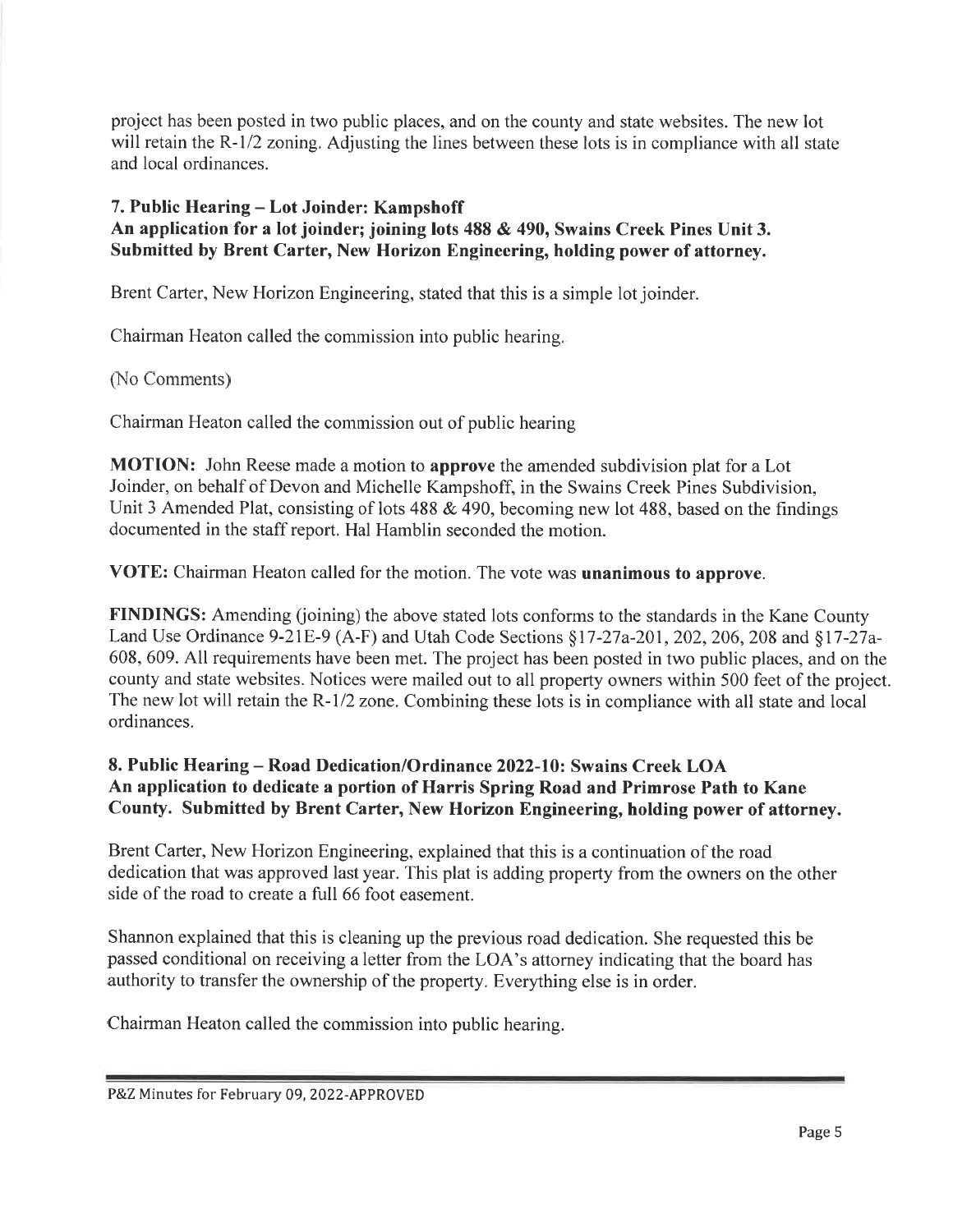(No Comments)

Chairman Heaton called the commission out of public hearing.

**MOTION:** Hal Hamblin made a motion to **recommend conditional approval** of O-2022-10 to the Kane County Commission, for a ROAD DEDICATION, for portions of Harris Spring Road and Primrose Path Road, on behalf of Swains Creek Pines Lot Owners Association, based on the findings documented in the staff report. Road maintenance will be accepted by Kane County since they are currently maintaining the roads. Jeremy Chamberlain seconded the motion.

VOTE: Chairman Heaton called for the question. The vote was unanimous to recommend approval.

FINDINGS: Dedicating a road conforms to the standards in the Kane County Land Use Ordinance, 9-21F-1-6. Utah Code Sections §17-27a-201, 202, 206, 208, 308 & §17-27a-607 & 608 & 609 & 609.5 requirements have all been met. The project has been posted on the county and state websites. Notices were mailed out to all property owners within 500 feet of the project and those properties that are accessed by the public street, right-of-way, or easement. A sign was posted on or near the easement in a manner that is calculated to alert the public. Good cause exists for dedicating the right-of-way; neither the public interest nor any person will be materially injured by the proposed dedication of the above right-of-way/easement. Dedicating the Harris Spring Road and Primrose Road, right-of-way is in compliance with all state and local ordinances. Bert Harris, Kane County Roads Department, is in support of this roads dedication.

Bert Harris, Kane County Roads Department agreed that road maintenance will be accepted by Kane County since they have already been maintaining the roads.

# 9. Public Hearing – Zone Change/Ordinance 2022-08: Carter An application for a zone change from R-2 to R-1 for parcels 8-6-22-1, 8-6-22-4 & 8-6-27-4. Submitted by Brent Carter, New Horizon Engineering.

Brent Carter, the applicant, requested R-1 zoning to allow them to develop 1 and  $1 \frac{1}{2}$  acre lots. This is near the state road shed at Tod's Junction.

Chairman Heaton called the commission into public hearing.

(No comments.)

Chairman Heaton called the commission out of public hearing

John asked if this request would be affected by the elimination of the R-1/2 and R-1 zones being discussed later in this meeting. Rob explained that when a complete application is submitted the applicant is entitled to the law that is in effect at the time of submittal.

P&Z Minutes for February 09, 2022-APPROVED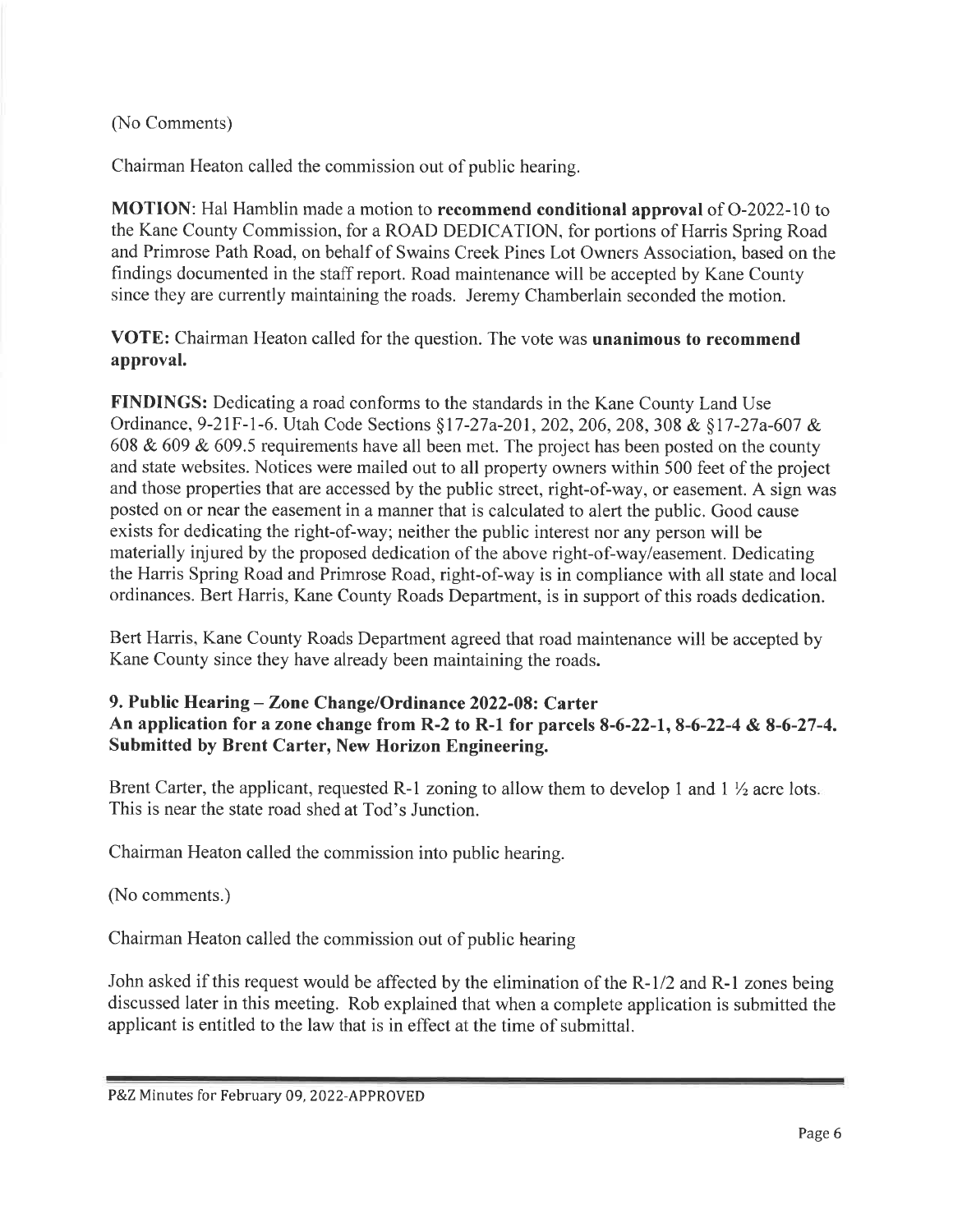Rob clarified that a zone change is a legislative action. It can 1) be denied, or 2) the P&Z can wait until there is a decision made on eliminating of the R-1 zone, or 3) it can be postponed. There is not a legal concern in this situation.

Commissioner Heaton explained that across Highway 89 from this area is a subdivision that is zoned R-1. This would be consistent with what is already in the area.

MOTION: John Reese made a motion to recommend approving the zone change from R-2 to R-1 for parcels 8-6-22-1, 8-6-22-4, 8-6-27-4, & Ordinance O-2022-08 to the County Commission based on the facts and findings as documented in the staff report. Jeremy Chamberlain seconded the motion.

Commissioner Heaton talked about density and municipal services in the unincorporated parts of the county. He suggested that this may be an appropriate area for higher density as this would be a good place for a potential municipality. Charee showed that there are a lot of R-1 lots across the highway from this property.

VOTE: Chairman Heaton called for the question. Hal Hamblin, John Reese and Jeremy Chamberlain voted aye. Gwen Brown abstained from voting. The motion to recommend approval passed.

## **FACTS & FINDINGS:**

- Parcels 8-6-22-1, 8-6-22-4 & 8-6-27-4, meet the minimum acreage required to be zoned R-1. The parcels are currently zoned R-2.
- The developer requests R-1 zoning which requires a zone change.
- Surrounding lots and parcels are zoned AG, R-5 and R-1.
- The majority are zoned AG.
- These parcels would gain access from Highway 89.
- All property owners within 500 ft. of these parcels have been mailed a public notice and a sign was posted near the parcels. As of the date of this staff report no concerns have been voiced.
- 9-6A-1: PURPOSE: To provide for residential neighborhoods of a rural character together with a limited number of livestock for the benefit and enjoyment of the residents. (Ord. 2013-5, 8-12-2013, eff. 8-27-2013)
- Kane County General Plan, Preamble: Given these basic premises, the Kane County Commission will use this Plan to guide land use decisions for the county. Where decisions regarding property rights versus property values are being made, deference shall be given to property rights. This Plan will assure that present and future residents and visitors to Kane County will be housed under safe, sanitary, and attractive conditions. Land uses in the unincorporated county will reflect the intent of the Commission to expect intensive, urbanscale uses and to provide self-supported basic services without county financial support.

## 10. Public Hearing - Zone Change/Ordinance 2022-09: Holt Farms LLC An application for a zone change from AG to C-2 for parcel 2-7-26-1. Submitted by Iron Rock Engineering, holding power of attorney.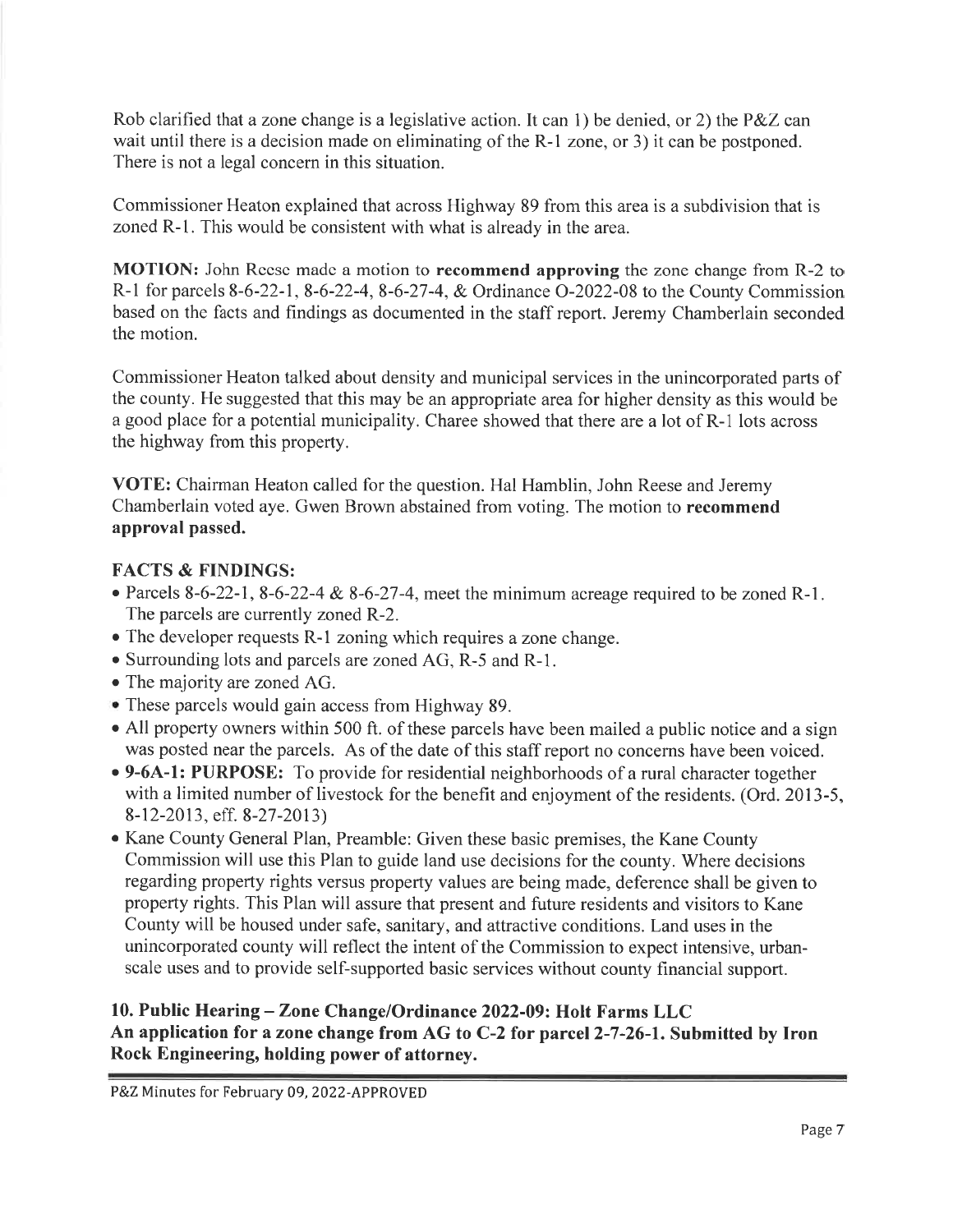Chris Heaton, Iron Rock Engineering, explained that his client would like to do a parcel line adjustment to separate the canyon from the mesa. As it currently sits, that action would create a parcel with a dual zoning. The property is surrounded by BLM land and commercial zoning.

Chairman Heaton called the commission into public hearing.

(No Comments)

Chairman Heaton called the commission out of public hearing.

**MOTION:** Hal Hamblin made a motion to **recommend approving** the zone change for parcel 2-7-26-1 from AG to C-2 & Ordinance O-2022-9 to the County Commission based on the facts and findings as documented in the staff report. John Reese seconded the motion.

Gwen questioned what the development plans entailed. Chris explained that there is not a clear plan for development. Chairman Heaton stressed the need to make zone change decisions based on the uses allowed in the zone and not the intended use.

Tanner Chamberlain (applicant) explained that all current development is currently in the canyon. They want to move the parcel line to put all of their development on one parcel.

Hal stated that the property owners have a Title 5 access to their property; meaning the BLM has given them permission to maintain a road off Hancock Road to their property. Hal expressed concern about increased traffic on Hancock Road.

Shannon explained that growth in the canyon is limited because of well source protections zones in that area.

**VOTE:** Chairman Heaton called for the question. Hal Hamblin, Jeremy Chamberlain, and John Reese voted aye. Gwen Brown voted nay. They motion to recommend approval passed.

# **FACTS & FINDINGS:**

- $\bullet$ Parcel 2-7-26-1 meets the requirements to be zoned C-2. The parcel is currently zoned AG.
- The applicant requests the parcel be zoned C-2 which requires a zone change.  $\bullet$
- If the zone change is approved all uses contained in the C-2 uses table will be allowed.  $\bullet$
- $\bullet$ Surrounding parcels are zoned C-2, AG, and BLM.
- The parcel currently gains access from Hancock Rd.
- All property owners within 500 ft. of this parcel have been mailed a public notice. A sign has  $\bullet$ been posted near the parcel, and notice was posted on public websites. As of the date of this report, no concerns have been voiced by the public.
- 9-5A-1: PURPOSE: To preserve appropriate areas for permanent and temporary agricultural  $\bullet$ and open space areas as defined herein. Uses normally and necessarily related to agriculture are permitted as set forth in the use matrix below and uses adverse to the continuance of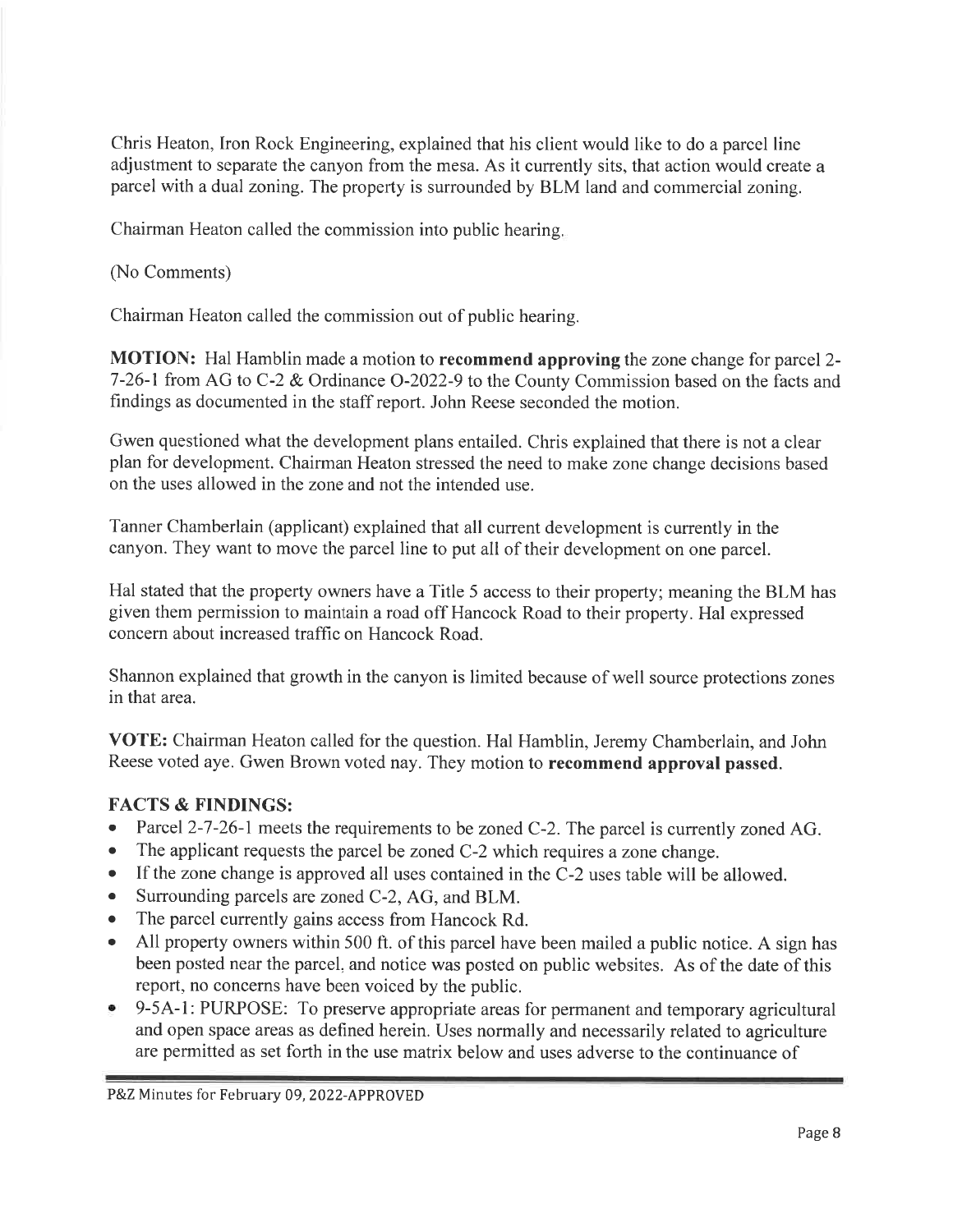agricultural activity are discouraged in general and specifically prohibited only as set forth herein. (Ord. 2013-5, 8-12-2013, eff. 8-27-2013)

- 9-7B-1: PURPOSE:  $\bullet$
- The purpose of the C-2 Zone is to provide for heavy commercial areas not appropriate near or in Residential Zones to meet larger commercial uses. (Ord. 2013-5, 8-12-2013, eff. 8-27- $2013$
- Kane County General Plan, Preamble: Given these basic premises, the Kane County Commission will use this Plan to guide land use decisions for the county. Where decisions regarding property rights versus property values are being made, deference shall be given to property rights. This Plan will assure that present and future residents and visitors to Kane County will be housed under safe, sanitary, and attractive conditions. Land uses in the unincorporated county will reflect the intent of the Commission to expect intensive, urbanscale uses and to provide self-supported basic services without county financial support.
- Kane County General Plan, Industrial and Commercial Land Use: Industrial and commercial  $\bullet$ land uses are usually located at major highway intersections and near established communities. Much of the existing commercial and industrial activity has been annexed into adjacent communities

# 11. Public Hearing – Lot Joinder: Hales

# An application for a lot joinder; joining lots 608, 609 & 610, Swains Creek Pines, Unit 3. Submitted by Tom Avant, Iron Rock Group, holding power of attorney.

Chris Heaton, Iron Rock Engineering, explained that the owner would like to go from three lots to two lots.

Chairman Heaton called the commission into public hearing.

(No Comments)

Chairman Heaton called the commission out of public hearing.

MOTION: John Reese made a motion to recommend approval to amend a Subdivision Plat for a Lot Line Adjustment on behalf of David S. Hales in the Swains Creek Pines Subdivision, Unit 3, consisting of lots, 608, 609 and 610 and becoming new lots 608  $&$  609, based on the findings documented in the staff report. Jeremy Chamberlain seconded the motion.

VOTE: Chairman Heaton called for the question. The vote was unanimous to approve.

FACTS & FINDINGS: Amending (lot line adjustment) the above stated lots conforms to the standards in the Kane County Land Use Ordinance 9-21E-9 (A-F) and Utah Code Sections §17-27a-201, 202, 206, 208 and §17-27a-608, 609 and 609.5. All requirements have been met. The project has been posted in two public places, and on the county and state websites. The new lot will retain the R-1/2 zoning. Adjusting the lines between these lots is in compliance with all state and local ordinances.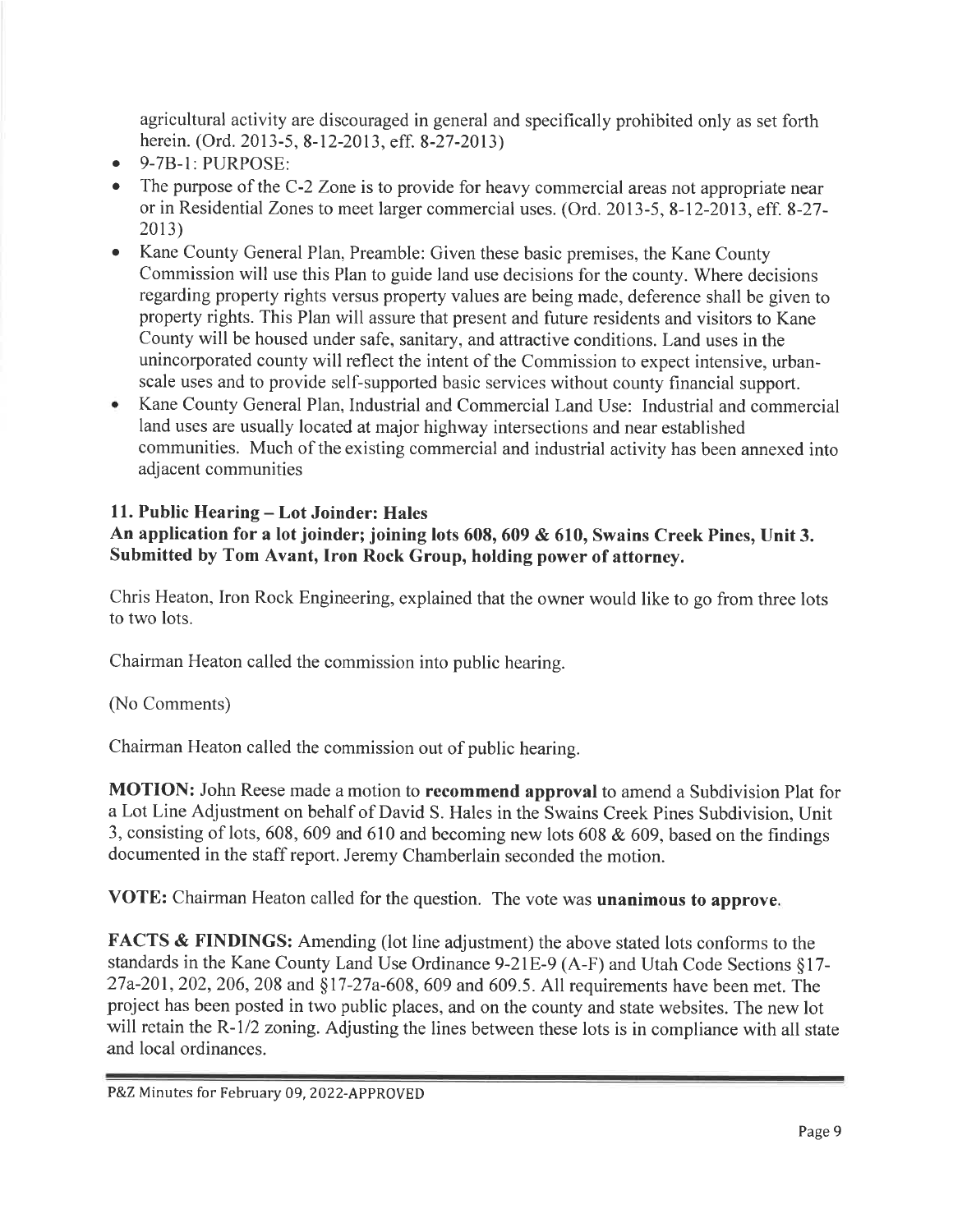## 12. Public Hearing – Planned Unit Development/Ordinance 2022-11: Best Friends Animal **Society**

An application to amend & extend a planned unit development and establish zoning through the development agreement. Submitted by Tom Avant, Iron Rock Engineering, holding power of attorney.

Project postponed by staff due to an incomplete application.

### 13. Ordinance 2022-07: Revising KCLUO Chapters 21 & 22 An ordinance revising KCLUO Chapter 21  $\&$  22; reassigning duties to the appropriate department.

Charee explained that this cleans up our ordinance to reflect what is actually being done.

Chairman Heaton called the commission into public hearing.

#### (No Comments)

Chairman Heaton called the commission out of public hearing.

**MOTION:** John Reese made a motion to **recommend approval** of O-2022-07 to the Kane County Commissioners making changes to KCLUO 9-21G-3J and 9-22-3. Hal Hamblin seconded the motion.

**VOTE:** Chairman Heaton called for the question. The vote was **unanimous to approve.** 

## 14. Public Hearing – Ordinance 2022-02: Revising KCLUO Chapter 6 An ordinance revising KCLUO Chapter 6; eliminating the R-1/2 zone.

Commissioner Wade Heaton asked for engagement from the  $P\&Z$  and the public on controlling density in the county through zoning. He stated that the county continues to get requests for municipal type services in unincorporated parts of the county. He would like to delineate the difference between living in a municipality and living in the unincorporated areas of the county. He feels there are three options: 1) do nothing, 2) eliminate the  $R-1/2$  zone, or 3) eliminate both the R-1 and R- $1/2$  zone.

Chairman Heaton recommended that R-1/2 zone be eliminated in unincorporated areas of the county.

Chairman Heaton called the commission into public hearing for both the R-1/2 and R-1 ones.

Samantha Stadtlander: She owns a business in Duck Creek. She was told by Commissioner Heaton that there would not be a vote on this tonight. She does not understand the need to

P&Z Minutes for February 09, 2022-APPROVED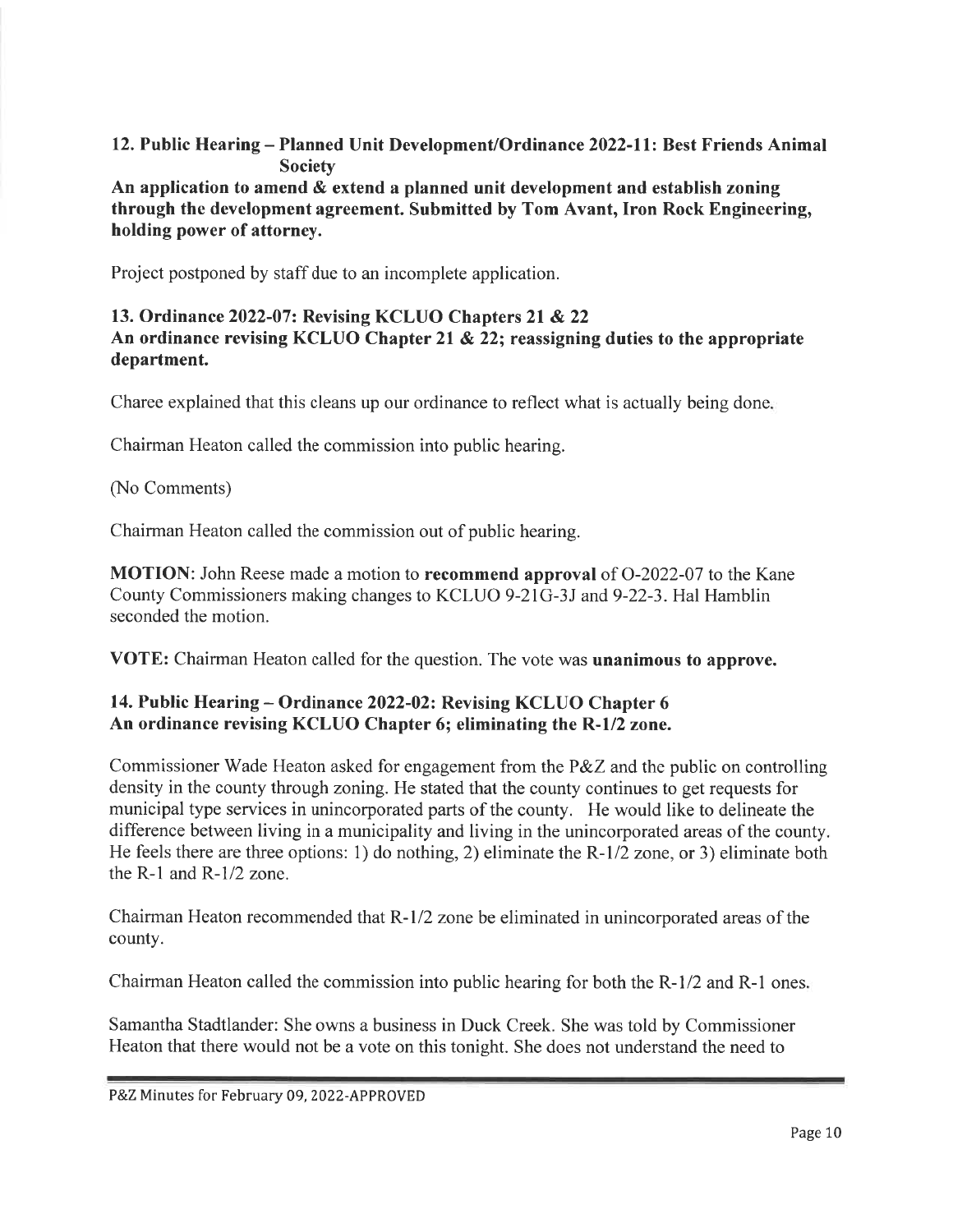eliminate these zones. Cedar Mountain property owners pay a lot for their service through a Special Service District. There is mass density with no infrastructure in the Duck Creek area. She feels that they deserve the same services as a municipality in a high-density area.

Gail Dvorak: She was under the impression that this would not be voted on tonight. She would like to see the R-1/2 and the R-1 zones eliminated.

Brent Carter: He recommended leaving things as they are and making a decision on each individual zone change application.

Chairman Heaton called the commission out of public hearing.

Commissioner Heaton explained this is just a recommendation to the County Commissioners tonight. The final vote will happen in commission meeting on February 22<sup>nd</sup>.

It was clarified that this change would not affect any property currently zoned R-1/2 and R-1. All the uses in these zones would remain as they are today. It is essentially a prohibition on creating new  $R-1/2$  or  $R-1$  zones.

Hal requested that if a recommendation is made tonight that the County Commissioners allow public comment during their meeting. Commissioner Heaton indicated that would be Commissioner Gant's call and would not commit to that. He stated that he has heard from hundreds of constituents and feels that the commissioners are all available prior to the meeting through email and phone, and will continue to listen to them.

Commissioner Heaton encouraged the P&Z to make a recommendation this evening.

MOTION: Hal Hamblin made a motion to recommend denial of Ordinance 2022-02 to the County Commissioners. Jeremy Chamberlain seconded the motion.

Hal feels that this will not solve the problem of property owners wanting municipal services. He is for bigger lots and smaller density, however he feels that the county needs to protect the current zoning and be more cautious with zone changes.

Shannon clarified that if this is passed the option to subdivide down to  $\frac{1}{2}$  acre or 1 acre lots would be removed. She reminded the P&Z that any subdivision smaller than 10 acres requires infrastructure to be put in place. A Rural Unimproved Subdivision (RUS) in not a real subdivision. They are just parcels that have been divided. It is more of an AG exempt split. An RUS does not required the property owner to put in roads or infrastructure.

Rob explained that if someone wanted to subdivide a lot within a subdivision it would be treated as a new, full blown subdivision and would be required to meet today's standards. The P&Z has the discretion to deny a request for a new subdivision. He further explained that on the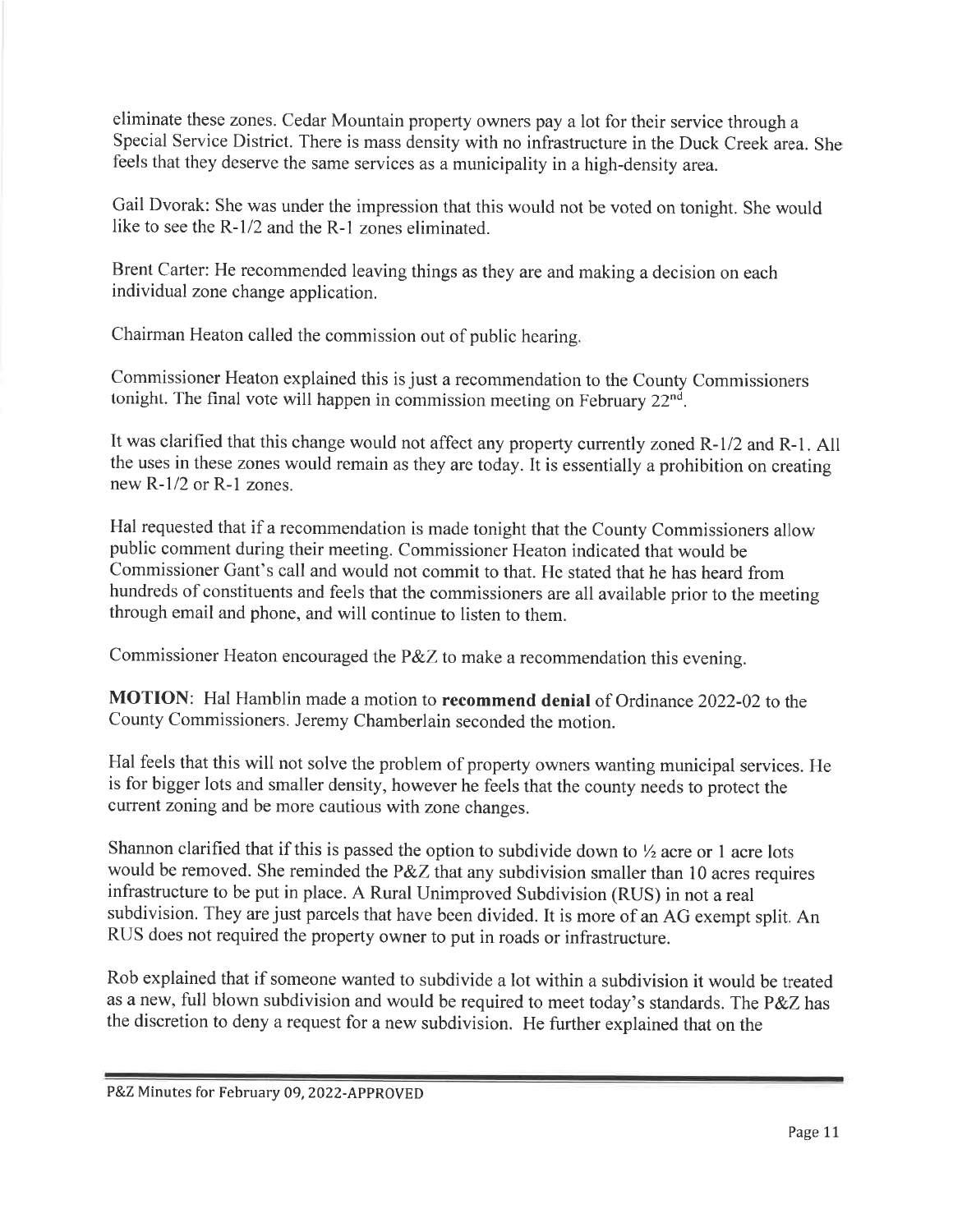administrative side of things, the P&Z does not have much discretion; however, on legislative items, such as dividing land, you can deny it if you have reasoning behind it.

Shannon explained that some subdivisions have larger parcels in them and property owners are creating small subdivisions within a subdivision. Many of the newer subdivisions in the county have CC&Rs that restrict subdividing.

Commissioner Heaton confirmed that he contacted Commissioner Gant and the County Commissioners have committed to allow the public to speak in commission meeting when this comes before them.

VOTE: Chairman Heaton called for the question. The vote was unanimous to deny the motion to deny this ordinance.

**MOTION:** John Reese made a motion to recommend approval to the Kane County commissioners to no longer accept new applications for R-1/2 zoning (Ordinance 2022-02). Hal seconded the motion.

VOTE: Chairman Heaton called for the question. The vote was unanimous to recommend approval.

## 15. Public Hearing - Ordinance 2022-06: Revising KCLUO Chapter 6 An ordinance revising KCLUO Chapter 6; eliminating the R-1 zone.

Chairman Heaton called the commission into public hearing.

Samantha Stadtlander: She questioned if those who have larger parcels currently zoned R-1 would be allow to subdivide their property.

Chairman Heaton called the commission out of public hearing.

**MOTION:** Gwen Brown made a motion to **recommend approval** of O-2022-06 to eliminate the R-1 zones. John Reese seconded the motion.

Jeremy suggested that if the county wants to encourage areas to become municipalities there needs to be a way to achieve higher density in those areas.

Wade suggested that this discussion be paired with a discussion on the community zone. Shannon clarified that a community zone requires 640 acres. Canyonlands/Amangiri is the only community zone in Kane County. She informed the P&Z that a planned unit development (PUD) is another mechanism that can be used to affect density. She explained that a PUD requires a minimum of 20% open space. Rob informed the P&Z that they could structure the ordinance to prohibit future R-1 zones except within a community zone or PUD. Commissioner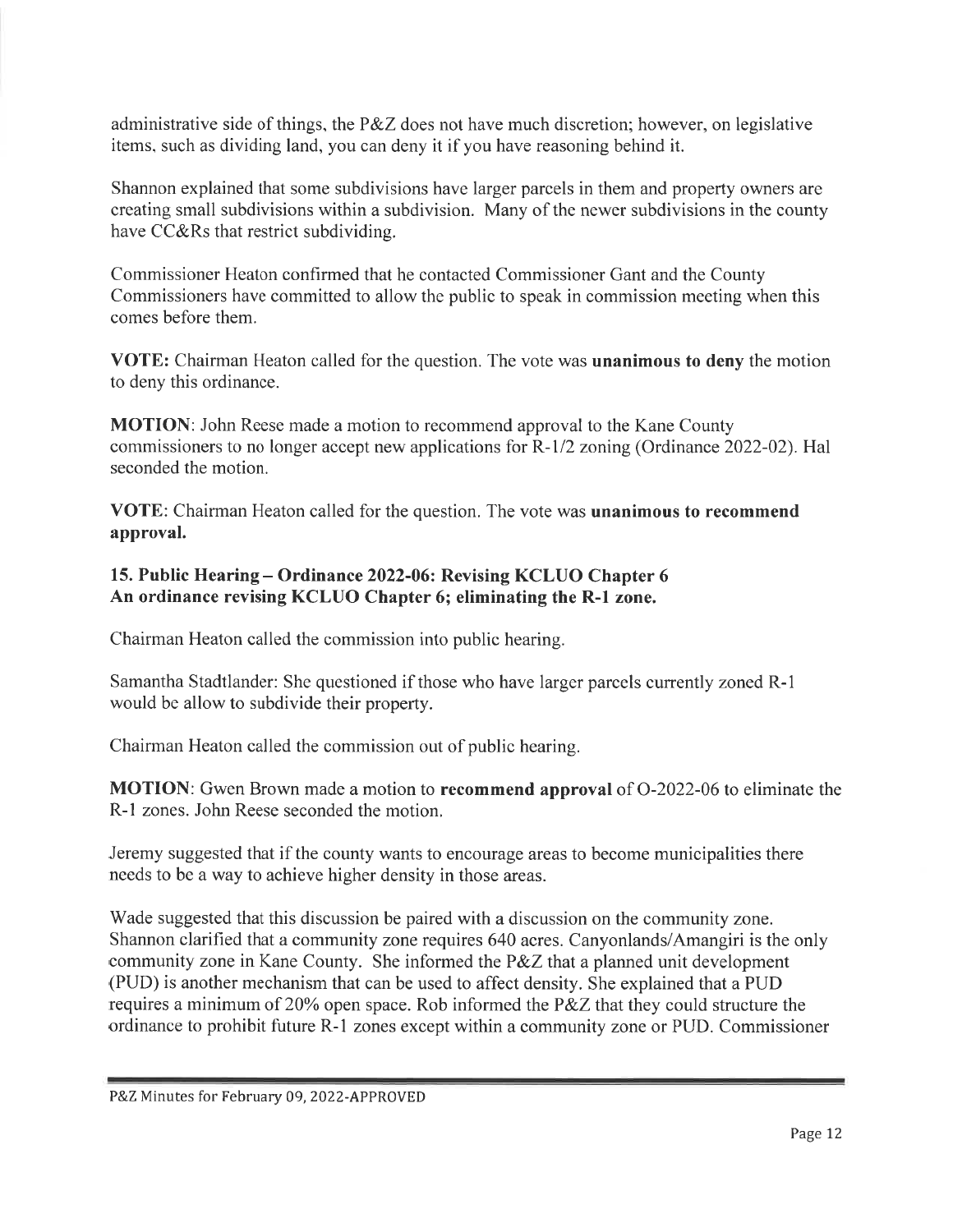Heaton suggested eliminating the R-1 with the caveat that 1-acre lots could be developed in a PUD or community zone.

VOTE: Chairman Heaton called for the question. John Reese, Hal Hamblin, and Gwen Brown voted aye. Jeremy Chamberlain voted nay. The motion to recommend approval passed.

# 12. Public Hearing – Ordinance 2022-03: Revising KCLUO Chapter 5 An ordinance revising KCLUO Chapter 5; amending the rural zones uses table.

Charee reviewed the uses table with the  $P\&Z$  to determine what changes they would like to make.

Chairman Heaton called the commission into public hearing.

(No Comments)

Chairman Heaton called the commission out of public hearing.

**MOTION**: John Reese made a motion to **recommend approval** of Ordinance 2022-03 as amended to the Kane County Commission. Hal Hamblin seconded the motion.

There was considerable discussion regarding tourist and tour guide companies or services. It was decided to bring this item back for discussion next month.

AMENDED MOTION: John amended his motion to recommend approval to the County Commissioners the changes made (attachment #1) and revisit "tourist and tour guide companies" next month. Jeremy seconded the motion.

**VOTE:** Chairman Heaton called for the question. The vote was **unanimous to recommend** approval.

Hal Hamblin made a motion to adjourn. John Reese seconded the motion. Meeting was adjourned at 9:06 pm.

Land Use Authority Chair Doug Heaton

Administrative Assistant Wendy Allan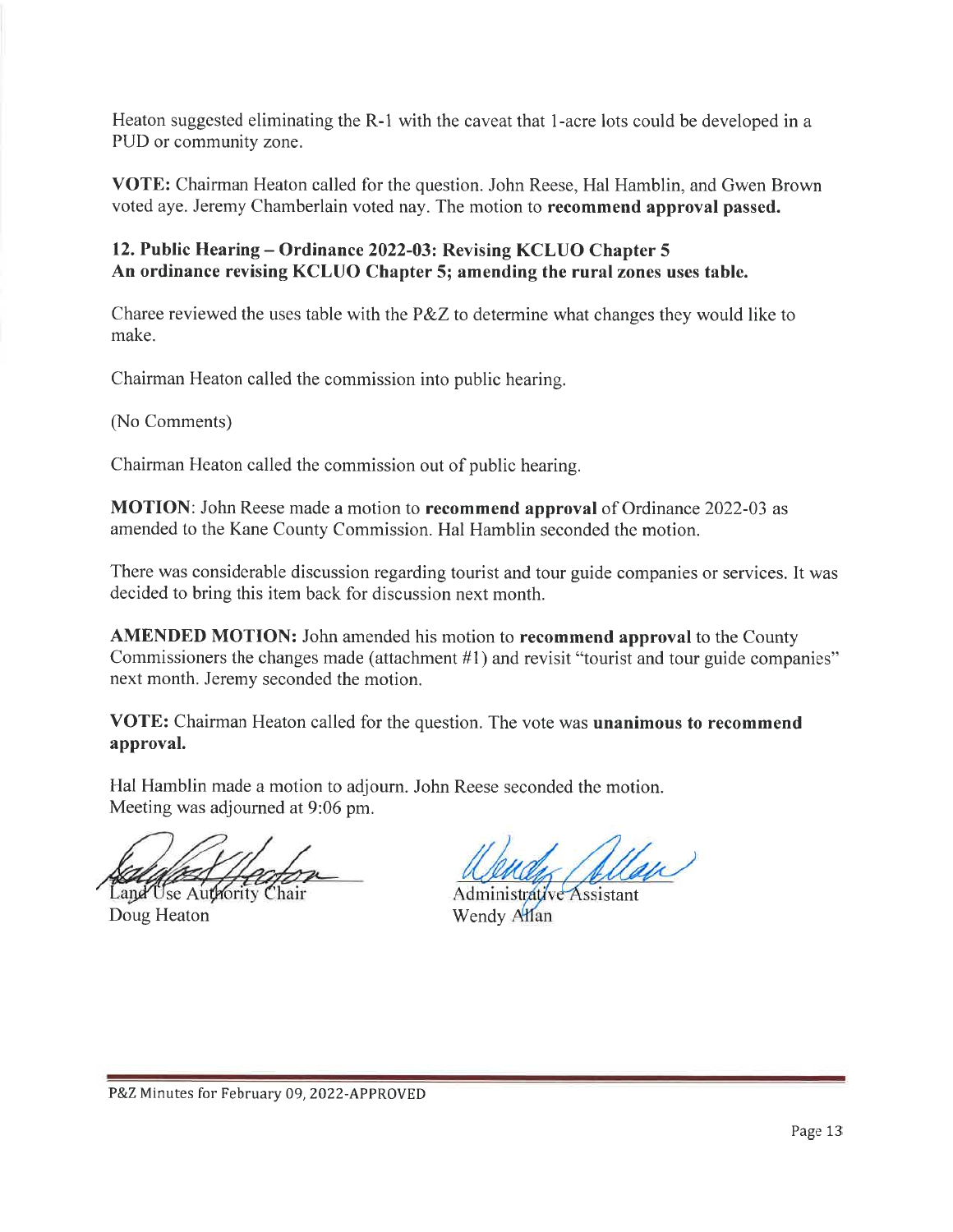## **KANE COUNTY ORDINANCE NO. O 2022-3**

## **AN ORDINANCE AMENDING TITLE 9 CHAPTER 5 OF THE KANE COUNTY LAND USE ORDINANCE TO REVISE USES TABLE FOR RURAL ZONES**

**WHEREAS**, the Kane County Planning Commission held a duly noticed public hearing and then voted to recommend changes to the Kane County Land Use Ordinance to the Kane County Board of Commissioners; and

**WHEREAS**, the Kane County Board of Commissioners, in a duly noticed public meeting, received the recommended changes to the Kane County Land Use Ordinance and desires to enact the recommendations; and

**WHEREAS,** the purpose of this amendment to the Kane County Land Use Ordinance is to revise the uses in the RU-10 and RU-40 zones; and

**WHEREAS,** the purpose of this change is to revise the allowed uses in the Rural Zones, removing some of the higher impact commercial uses so as to allow for economic growth and development in otherwise low density, rural, agricultural land using the Rural Zones for larger tourism developments of a commercial nature; and

**WHEREAS**, the statutory authority for this ordinance is found in Utah State Code, §17-27a-102, §17-27a-302, §17-27a-501 through 506, §17-27a-505.5 and § 17-53-201;

# **NOW THEREFORE, THE COUNTY LEGISLATIVE BODY OF KANE COUNTY, STATE OF UTAH, ORDAINS AS FOLLOWS:**

Additions to the Ordinance are indicated with an underline, and deletions from the ordinance are indicated with a strike-through. Instructions to the codifiers are italicized and inside parenthesis.

**//**

## **9-5B-6: USES TABLE:**

| <b>Use</b>                                                                                                                                                                    | <b>Rural</b><br>10 | <b>Rural</b><br>40 |
|-------------------------------------------------------------------------------------------------------------------------------------------------------------------------------|--------------------|--------------------|
| Accessory buildings and uses customarily incidental to permitted uses                                                                                                         | P                  | P                  |
| Animal shelter, commercial                                                                                                                                                    | $\mathcal{C}$      | $\subset$          |
| Animal shelter, private                                                                                                                                                       | P                  | P                  |
| <b>Bed and breakfast</b>                                                                                                                                                      | E                  | $\mathbf{P}$       |
| Bieyele shop                                                                                                                                                                  | $\mathbf{P}$       | $\mathbf{P}$       |
| Building with a height greater than 35 feet                                                                                                                                   |                    | $\Gamma$           |
| Cafe, cafeteria, catering establishment, restaurant (not a drive-through)                                                                                                     |                    | $\epsilon$         |
| Campground/glamp-ground with up to 14 sites for the first 10 acres, and an additional 8<br>sites for each additional 10 acres up to a maximum of 70 sites on 80 acres or more | $\mathcal{C}$      |                    |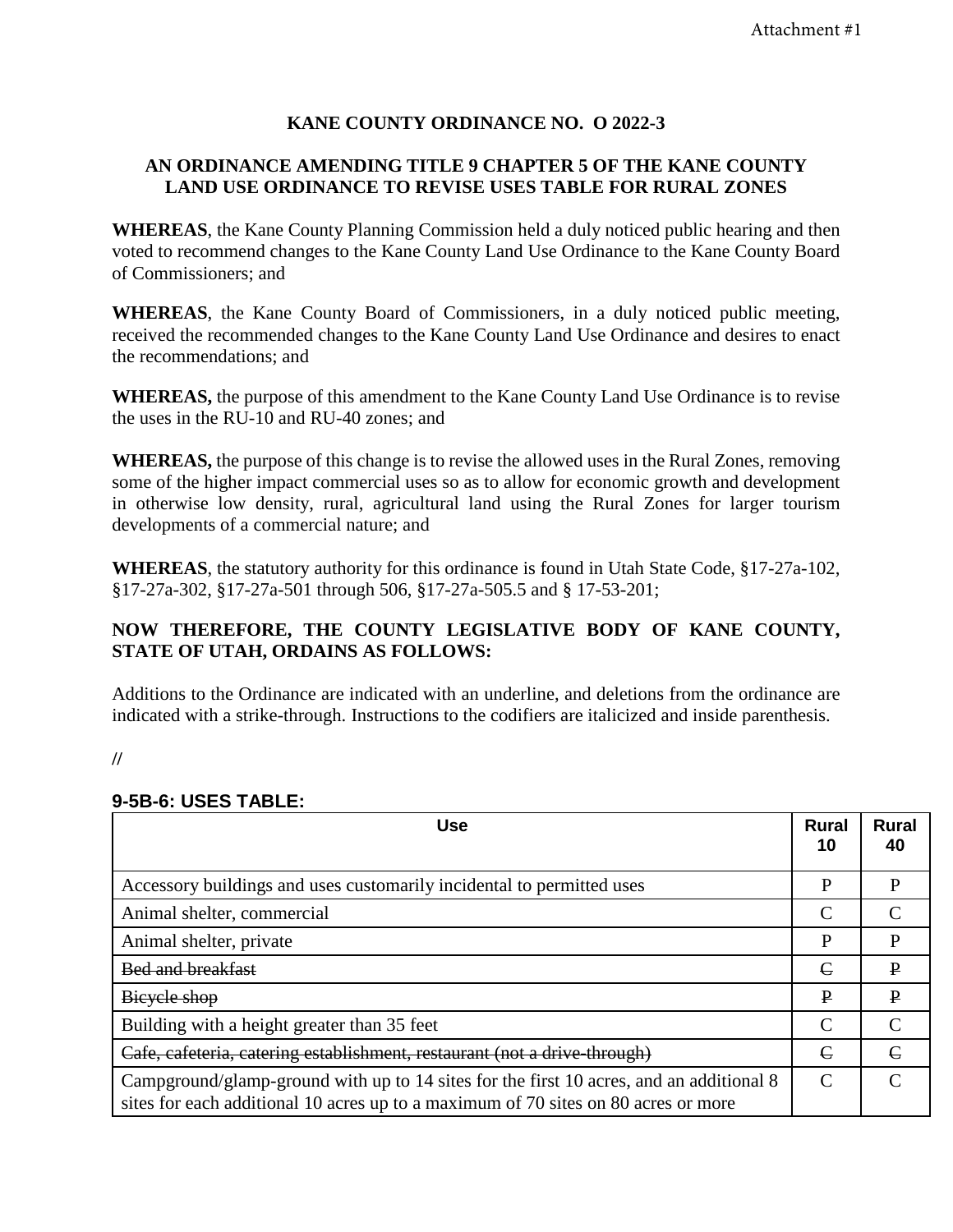| Carbonated and purified water sales                                                                                                | $\mathbf{P}$   | $\mathbf{P}$  |
|------------------------------------------------------------------------------------------------------------------------------------|----------------|---------------|
| Construction equipment and supply trailer, temporary                                                                               | $\epsilon$     | $\epsilon$    |
| Construction field office, temporary                                                                                               |                | $\epsilon$    |
| Dance hall; dancing                                                                                                                |                | $\mathbf{P}$  |
| Drive ins; refreshment stand, eating and/or drinking place (nonalcoholic)                                                          | $\mathbf{P}$   | $\mathbf{P}$  |
| <b>Duplexes</b>                                                                                                                    |                | $\mathbf{P}$  |
| Electrical power substation or overhead lines with base structure greater than 70 feet in<br>height                                | $\epsilon$     | $\epsilon$    |
| Flea market, or swap meet                                                                                                          | $\epsilon$     | $\epsilon$    |
| Fruit, fruit juice store; fruit and/or vegetable stand, or store; natural health food store                                        | $\mathbf{P}$   | $\mathbf{P}$  |
| Garage; publie                                                                                                                     | $\epsilon$     | $\epsilon$    |
| Gift shop; hobby incidental to permitted uses                                                                                      | $\mathbf{P}$   | $\mathbf{P}$  |
| Golf courses                                                                                                                       | PC             | PC            |
| Group home                                                                                                                         | $\mathbf{P}$   | $\mathbf{P}$  |
| Guest homes                                                                                                                        | $\mathbf{P}$   | $\mathbf{P}$  |
| Helipad, commercial                                                                                                                |                | $\epsilon$    |
| Helipad, private                                                                                                                   | $E_$           | $\mathcal{C}$ |
| Home occupation                                                                                                                    | $\mathbf{P}$   | $\mathbf{P}$  |
| Kennel and/or catteries (private)                                                                                                  | $\mathbf{P}$   | $\mathbf{P}$  |
| Livestock                                                                                                                          | $\mathbf{P}$   | $\mathbf{P}$  |
| Lodges, residential                                                                                                                | $\epsilon$     | $\epsilon$    |
| Miniature golf course                                                                                                              | $\mathbf{P}$   | $\mathbf{P}$  |
| Parks and other recreational areas                                                                                                 | PC             | PC            |
| Parking lot incidental to a use conducted on the premises                                                                          | $\mathbf{P}$   | $\mathbf{P}$  |
| Parking lot not incidental to a use conducted on the premises                                                                      | $\epsilon$     | $\epsilon$    |
| Park models                                                                                                                        | $\epsilon$     | $\epsilon$    |
| Personal agriculture, the tilling of the soil, the raising of crops, horticulture, and<br>gardening, personal                      | $\mathbf{P}$   | $\mathbf{P}$  |
| Public parks and playground                                                                                                        | $\mathbf{P}$   | $\mathbf{P}$  |
| Public, quasi-public, and private service utility lines, pipelines, power lines overhead<br>lines with base structure over 70 feet |                | $\mathbf{P}$  |
| Radio/television wireless transmitting towers                                                                                      | $\epsilon$     | $\epsilon$    |
| Reception center and/or wedding chapel                                                                                             | $\mathbf{P}$   | $\mathbf{P}$  |
| Recreational center, recreational camp, facilities or area that is private and/or<br>commercial                                    | ${\bf P}$      | $\mathbf{P}$  |
| Recreational vehicle park                                                                                                          | C <sub>2</sub> | $\mathsf{C}$  |